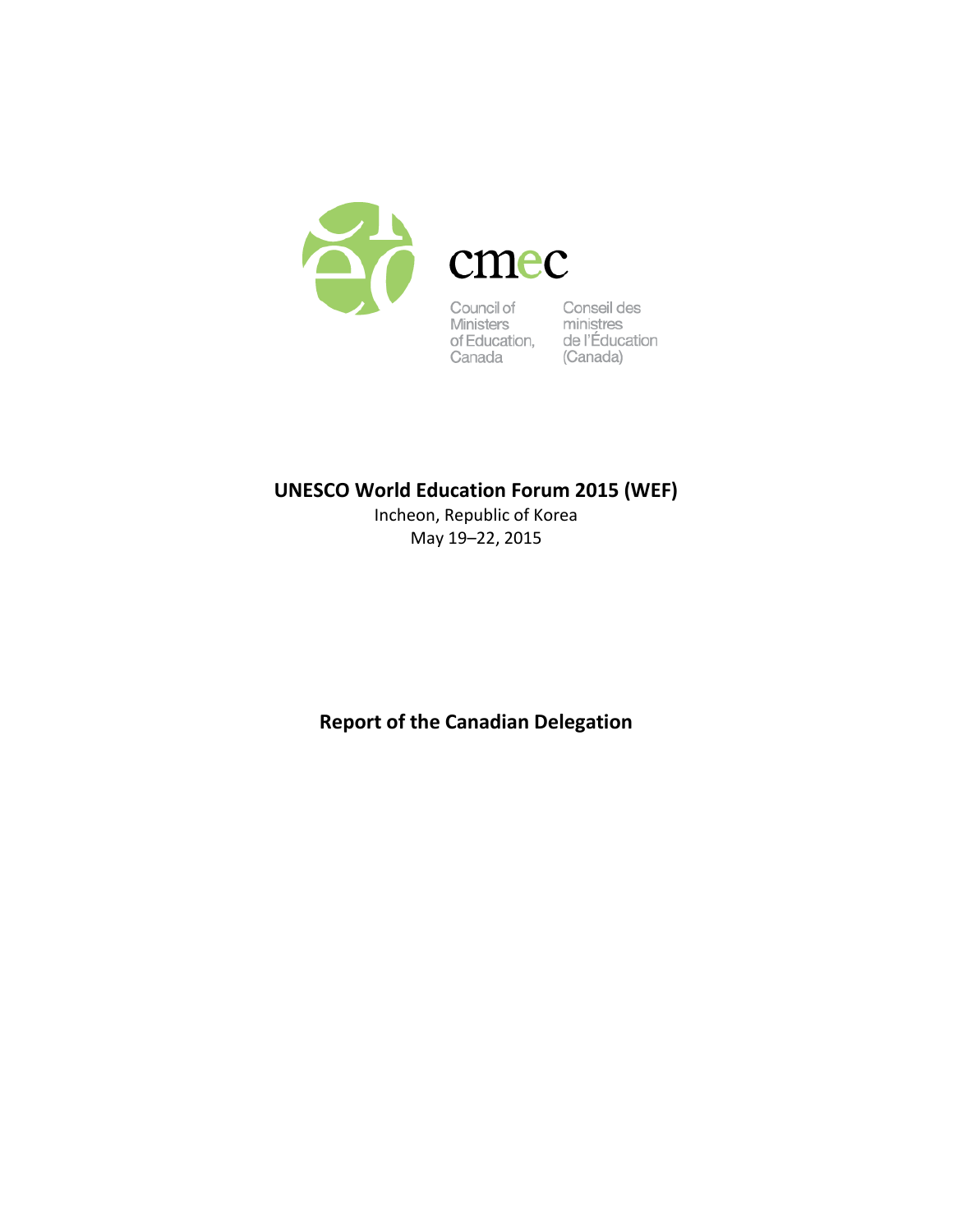# **Table of Contents**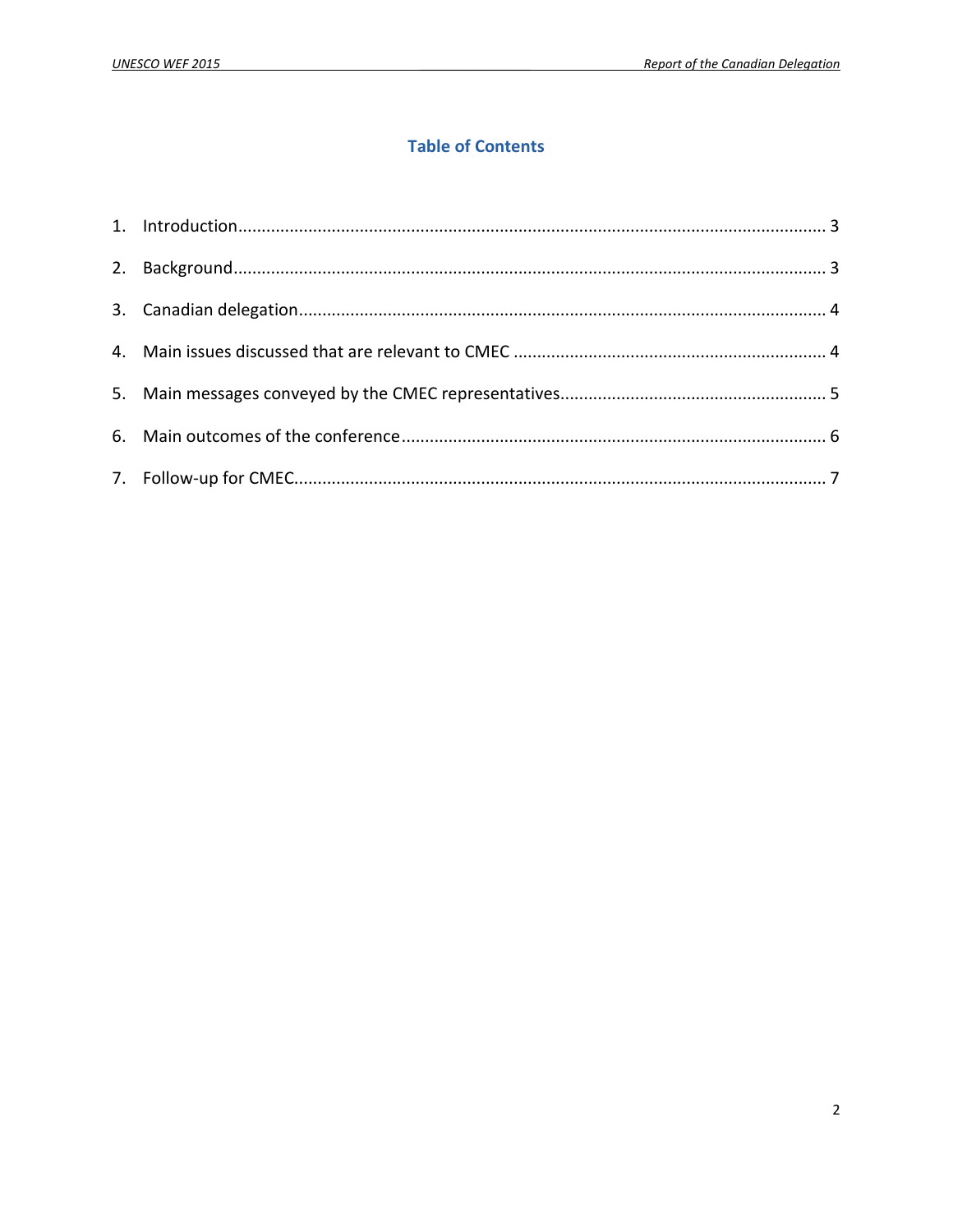#### <span id="page-2-0"></span>**1. Introduction**

The UNESCO World Education Forum 2015 (WEF 2015) took place in Incheon, Republic of Korea, from May 19 to 22, 2015. UN Secretary-General Ban Ki-moon opened the event by declaring that "Education secures human rights, including health and employment, and education is also essential to fighting security threats, including the rise of violent extremism."

The main objective of WEF 2015 was to seek agreement from the international education community on a global roadmap for education until 2030. The forum's main outcome was the adoption of *The Incheon Declaration – Education 2030: Towards inclusive and equitable quality*  education and lifelong learning for all,<sup>1</sup> which will underpin the education targets in the Sustainable Development Goals (SDGs) that will be ratified by the United Nations in September 2015.

This milestone event was jointly convened by UNESCO, the United Nations Development Programme (UNDP), the United Nations Population Fund (UNFPA), the United Nations Children's Fund (UNICEF), the United Nations Entity for Gender Equality and the Empowerment of Women (UN Women), and the World Bank.

Approximately 1,500 delegates from 155 countries attended the forum, including 140 ministers and secretaries of state and 128 nongovernmental organizations (NGOs). WEF 2015 included a combination of plenary and parallel group sessions, panel debates, and side events on issues related to the post-2015 education agenda and its implementation. The detailed program for the forum is available at:

[http://en.unesco.org/world-education-forum-2015/file/286/download?token=PswEOl1E.](http://en.unesco.org/world-education-forum-2015/file/286/download?token=PswEOl1E)

In addition to Mr. Ban, an impressive number of high-level speakers addressed the forum attendees, including Irina Bokova, Director-General of UNESCO; Anthony Lake, Executive Director of UNICEF; Jim Yong Kim, President of the World Bank; Phumzile Mlambo-Ngcuka, UN Under-Secretary-General and Executive Director of UN Women; Kailash Satyarthi, co-winner (with Pakistan's Malala Yousefzai) of the 2014 Nobel Peace Prize; Julia Gillard, Chair of the Board of Directors of the Global Partnership for Education; and Michaëlle Jean, Secretary-General of *l'Organisation internationale de la Francophonie*.

# <span id="page-2-1"></span>**2. Background**

l

2015 is the target date for reaching the Education for All (EFA) goals and the education-related Millennium Development Goals (MDGs). In April 2000, participants in the World Education Forum (WEF 2000) in Dakar, Senegal, adopted the *Dakar Framework for Action – Education for*  All: Meeting our Collective Commitments<sup>2</sup> and reaffirmed their commitment to attaining the six

<sup>&</sup>lt;sup>1</sup>[http://www.waam2015.org/sites/default/files/incheon\\_declaration\\_en.pdf](http://www.waam2015.org/sites/default/files/incheon_declaration_en.pdf)

<sup>2</sup> <http://unesdoc.unesco.org/images/0012/001202/120240e.pdf>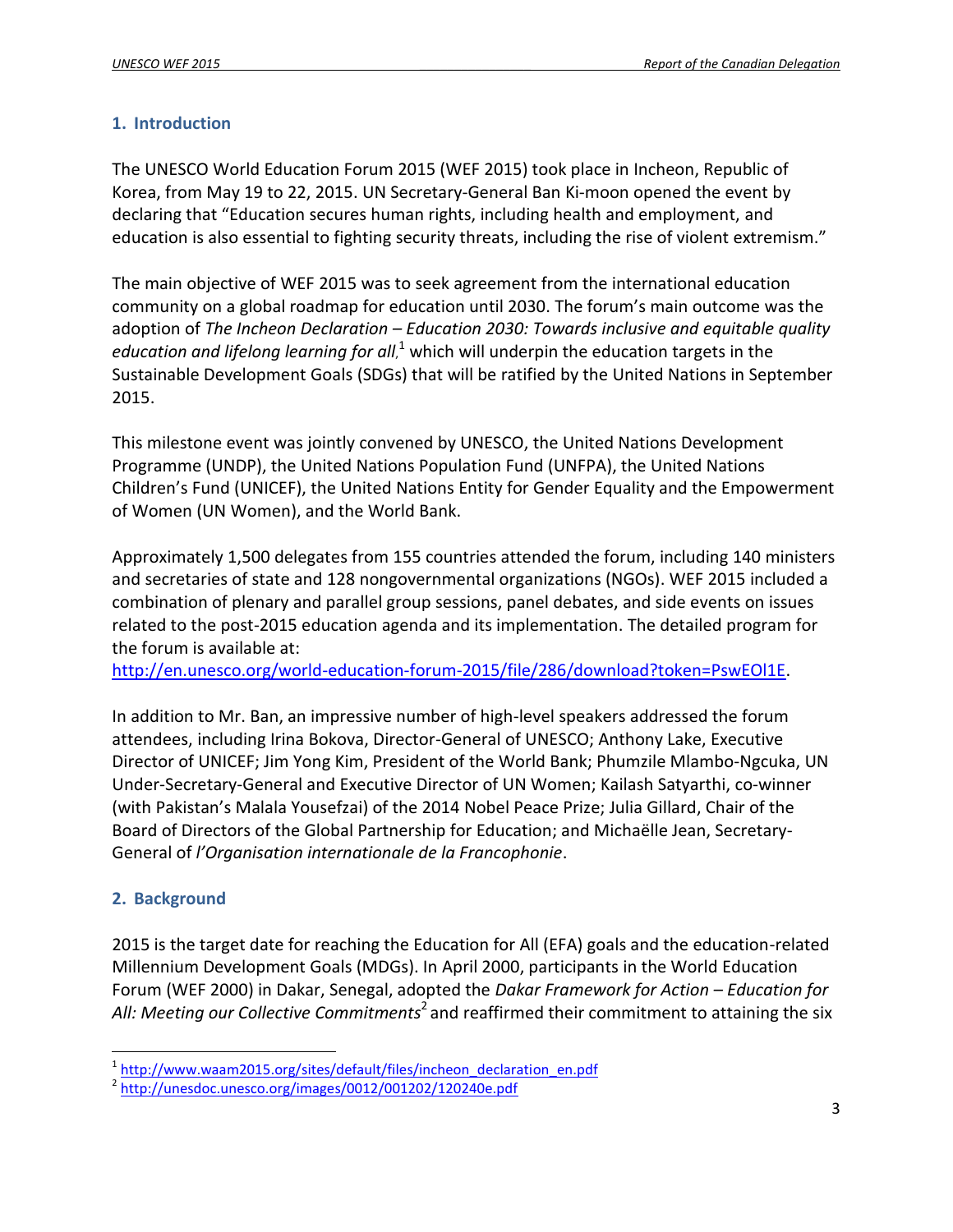EFA goals<sup>3</sup> in order to meet the basic learning needs of all children, youth, and adults. In September 2000, world leaders came together at the UN Headquarters in New York to adopt the MDGs, $<sup>4</sup>$  which include two goals related to universal primary education and gender equality</sup> in education, acknowledging the pivotal role of education in human development.

It is now widely recognized that the EFA agenda and the related MDGs have led to significant advances in rights to education (84 million fewer out-of-school children and adolescents, 52 million of which are girls, thereby reducing disparities; 12 million more teachers recruited and deployed in primary and secondary education; and 34 million more children in school due to intensive efforts of EFA movement). However, major education issues still persist in all countries and regions of the world. For this reason, the UN has been mobilizing the world to define the development agenda beyond 2015. Further consultations led to the adoption, in July 2014, of the *Open Working Group proposal for Sustainable Development Goals,* 5 influenced by The Muscat Agreement<sup>6</sup> from the Global Education for All Meeting (GEM), in Oman, in May 2014. The proposal contains one stand-alone goal and several targets on education.

# <span id="page-3-0"></span>**3. Canadian delegation**

- His Excellency Eric Walsh, Ambassador of Canada to the Republic of Korea, as Head of Delegation;
- The Honorable Clyde Jackman, Minister of Advanced Education and Skills, Newfoundland and Labrador, as deputy head of delegation;
- Julie Shouldice, Director, Education, Child Protection and Gender Equality, Department of Foreign Affairs, Trade and Development Canada (DFATD);
- Dominique Levasseur, Senior Programme Officer, Permanent Delegation of Canada to UNESCO;
- <span id="page-3-1"></span>Marcel Courchesne, Analyst, International, CMEC Secretariat.

# **4. Main issues discussed that are relevant to CMEC**

At WEF 2015, ministers discussed the achievements and shortfalls in implementing the *Dakar Framework for Action*, including the EFA goals and the education-related MDGs during the period 2000–2015. They also discussed and agreed on a joint position on the education goal of ensuring "inclusive and equitable quality education" and promoting "lifelong learning opportunities for all" for the post-2015 development agenda to be adopted at the UN Summit for the Adoption of the Post-2015 Development Agenda in September 2015.

 $\overline{a}$ 

<sup>3</sup> [http://www.unesco.org/new/en/education/themes/leading-the-international-agenda/education-for-all/efa](http://www.unesco.org/new/en/education/themes/leading-the-international-agenda/education-for-all/efa-goals/)[goals/](http://www.unesco.org/new/en/education/themes/leading-the-international-agenda/education-for-all/efa-goals/)

<sup>4</sup> <http://www.un.org/millenniumgoals/>

<sup>5</sup> <https://sustainabledevelopment.un.org/index.php?page=view&type=400&nr=1579&menu=1300>

<sup>&</sup>lt;sup>6</sup> <http://www.uis.unesco.org/Education/Documents/muscat-agreement-2014.pdf>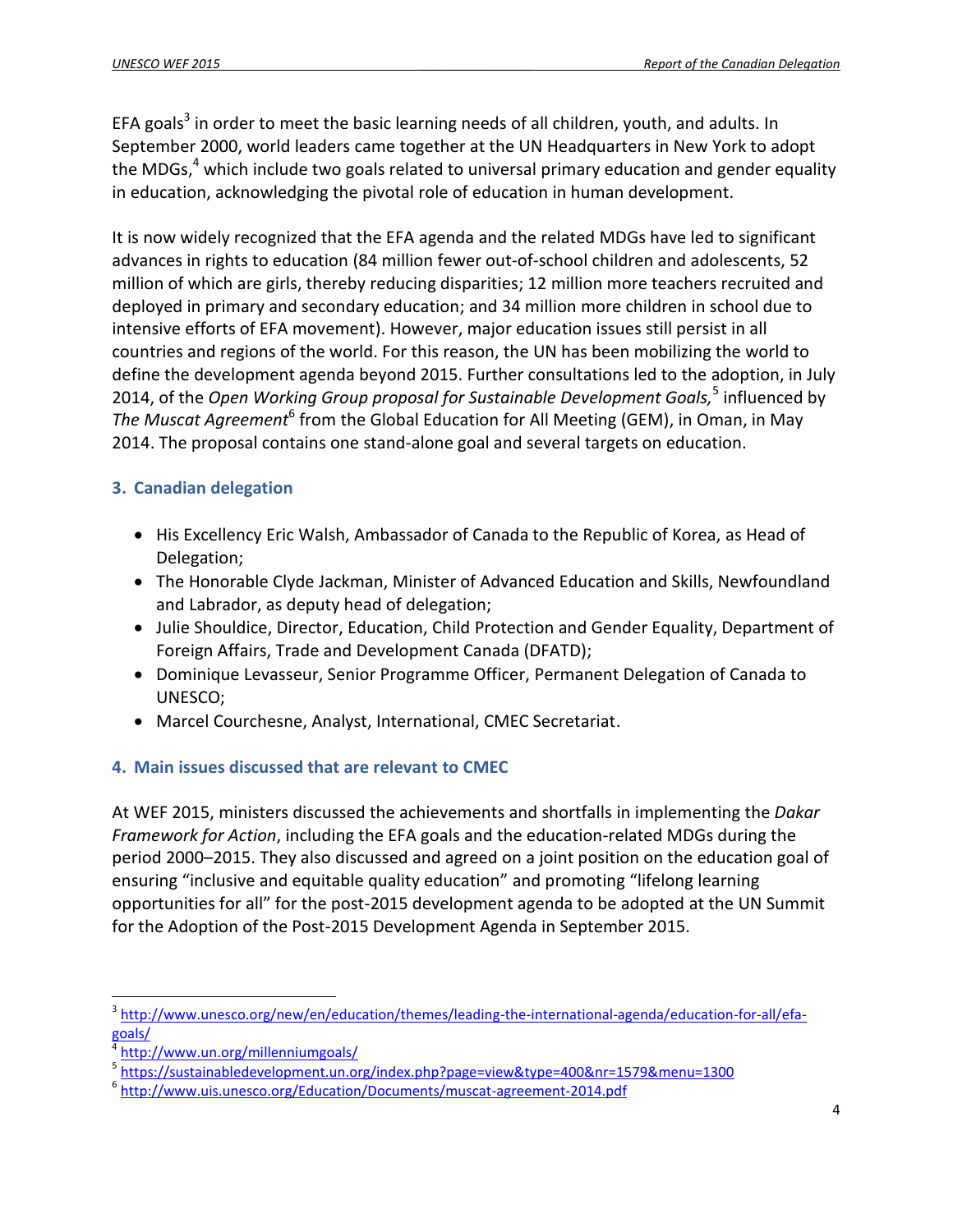Presentations focused on: education as a fundamental element in achieving the sustainable development agenda; education as a human right; links between education, healthy societies, and employment; the need for quality and inclusive education; the importance of gender equity; the use of technology within education; and the importance of lifelong learning.

The speakers noted that collective efforts over the past 15 years have resulted in unprecedented progress in education; however, the EFA agenda remains unfinished business. According to the *Education for All Global Monitoring Report<sup>7</sup>* issued in 2015, there are still some 57 million primary-age children and 63 million adolescents out of school and around 781 million illiterate adults globally. $^8$  It will cost an additional \$22 billion a year to ensure universal preprimary, primary, and lower secondary education by 2030.

Discussions at WEF 2015 attested to the need for education systems to focus their efforts on equity and inclusion, quality, and learning outcomes within a lifelong-learning paradigm in order to prepare today's students for the  $21^{st}$  century. While core competencies in areas such as literacy, numeracy, and science remain foundational, there is an increasing emphasis on widening the definitions of 21<sup>st</sup>-century learning to include the development of cognitive, social, and emotional skills such as critical thinking, resilience, empathy, tolerance, adaptability, personal and social responsibility, integrity, and self-awareness.

#### <span id="page-4-0"></span>**5. Main messages conveyed by the CMEC representatives**

During the plenary session on the proposed framework for action (FFA) for 2015–2030, Minister Jackman stressed the importance of mobilizing and assembling partners and stakeholders, including UNESCO Member States and UN agencies, as well as their networks — in particular, UNESCO National Commissions, the UNESCO Associated Schools Project Network (ASPnet), UNESCO Chairs, the UNESCO World Network of Biosphere Reserves of the Man and the Biosphere (MAB) Programme, and World Heritage sites — to achieve the goals and actions highlighted at the forum.

Minister Jackman also emphasized the importance of ensuring a proper monitoring system at the international level to measure improvements and identify gaps, defining robust indicators that measure the achievement of agreed-upon targets without broadening their scope, and taking into account indicators already developed by international organizations.

Over the four-day conference, Minister Jackman met with different delegations to promote a number of pan-Canadian initiatives, including the *CMEC Early Learning and Development Framework<sup>9</sup>* , which presents a pan-Canadian vision for early learning that can be adapted to the

 $\overline{a}$ <sup>7</sup> [http://en.unesco.org/gem-report/report/2015/education-all-2000-2015-achievements-and](http://en.unesco.org/gem-report/report/2015/education-all-2000-2015-achievements-and-challenges#sthash.DLy8LVmh.dpbs)[challenges#sthash.DLy8LVmh.dpbs](http://en.unesco.org/gem-report/report/2015/education-all-2000-2015-achievements-and-challenges#sthash.DLy8LVmh.dpbs)

<sup>&</sup>lt;sup>8</sup> [http://www.unesco.org/new/en/media-services/single-](http://www.unesco.org/new/en/media-services/single-view/news/world_education_forum_will_set_roadmap_for_global_education_until_2030/#.VXXjXkZcghR)

[view/news/world\\_education\\_forum\\_will\\_set\\_roadmap\\_for\\_global\\_education\\_until\\_2030/#.VXXjXkZcghR](http://www.unesco.org/new/en/media-services/single-view/news/world_education_forum_will_set_roadmap_for_global_education_until_2030/#.VXXjXkZcghR)

<sup>&</sup>lt;sup>9</sup> <http://cmec.ca/Publications/Lists/Publications/Attachments/327/2014-07-Early-Learning-Framework-EN.pdf>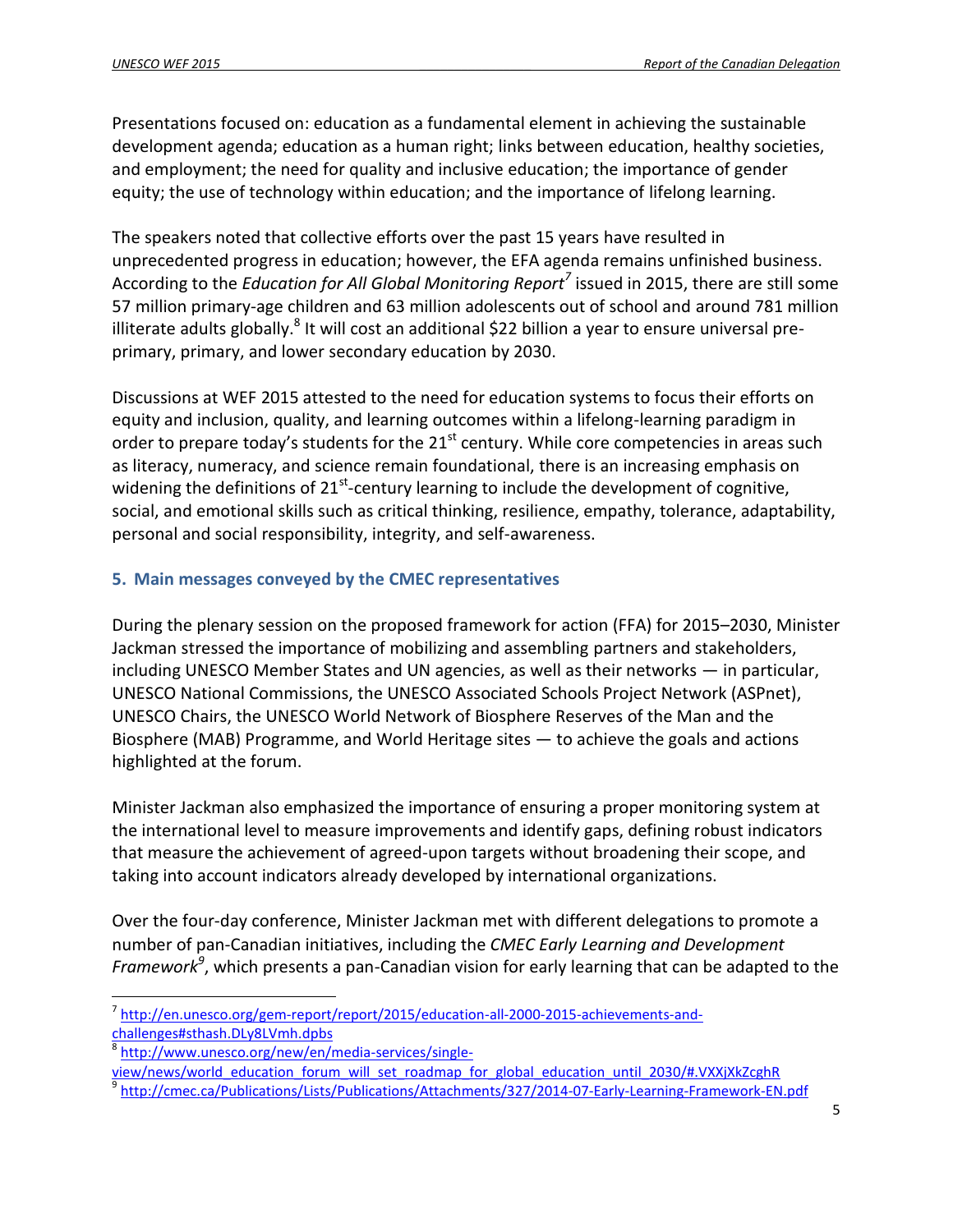$\overline{a}$ 

unique needs and circumstances of each province and territory, and potentially to other education systems.

He also attended the thematic debate on "Innovating through technology: Shaping the future of education," in which panellists discussed how technology will not only facilitate learning in core disciplines but also allow students to acquire the general information and communications technology (ICT) skills essential for life and employment and for contributing to their societies as responsible global citizens in the  $21<sup>st</sup>$  century.

#### <span id="page-5-0"></span>**6. Main outcomes of the conference**

The main outcome of WEF 2015 was, following intensive negotiations, the adoption of the *Incheon Declaration*, which builds on the EFA movement that was initiated in 1990 and reiterated in 2000. The commitment of the international community to the MDGs and the EFA goals has resulted in significant progress, but many of its targets, including universal access to primary education, remain unfulfilled. The objective of the *Incheon Declaration* is to complete the ambitious EFA and MDG agendas.

The declaration encourages all countries to provide inclusive, equitable, quality education and lifelong learning opportunities for all by 2030 — for example, it encourages the provision of at least one year of free and compulsory quality pre-primary education $10-$  by mobilizing them and their partners to implement the new agenda on education for 2015–2030. The declaration also underpins the education targets of the SDGs, which will also be ratified by the UN Member States in September, by affirming that education is the key to global peace and sustainable development.

The *Incheon Declaration* will be implemented through the FFA, a roadmap for governments and partners for 2015–2030 to be adopted in November 2015. This framework will provide guidance on effective legal and policy frameworks for education, based on the principles of accountability, transparency, and participatory governance. $^{11}$  Its aim is to mobilize all countries (including Canada) and partners around an ambitious global goal and set of targets and propose ways of implementing, coordinating, financing, and monitoring the post-2015 education agenda — globally, regionally, and nationally — to ensure equal opportunity in education for all. The international community also acknowledges that an effective implementation will require strong coordination and rigorous monitoring of the education agenda, as well as more funding, especially for the countries furthest from providing inclusive, quality education. Note that

 $10$  Pre-primary education is not compulsory in all countries  $-$  including, for example, Canada and France. Both countries were instrumental in negotiating the use of a more noncommittal term, i.e., "encourage" instead of "recommend."

<sup>&</sup>lt;sup>11</sup> [http://www.unesco.org/new/en/media-services/single](http://www.unesco.org/new/en/media-services/single-view/news/world_education_forum_adopts_declaration_on_the_future_of_education/#.VXh8VUZcghR)[view/news/world\\_education\\_forum\\_adopts\\_declaration\\_on\\_the\\_future\\_of\\_education/#.VXh8VUZcghR](http://www.unesco.org/new/en/media-services/single-view/news/world_education_forum_adopts_declaration_on_the_future_of_education/#.VXh8VUZcghR)